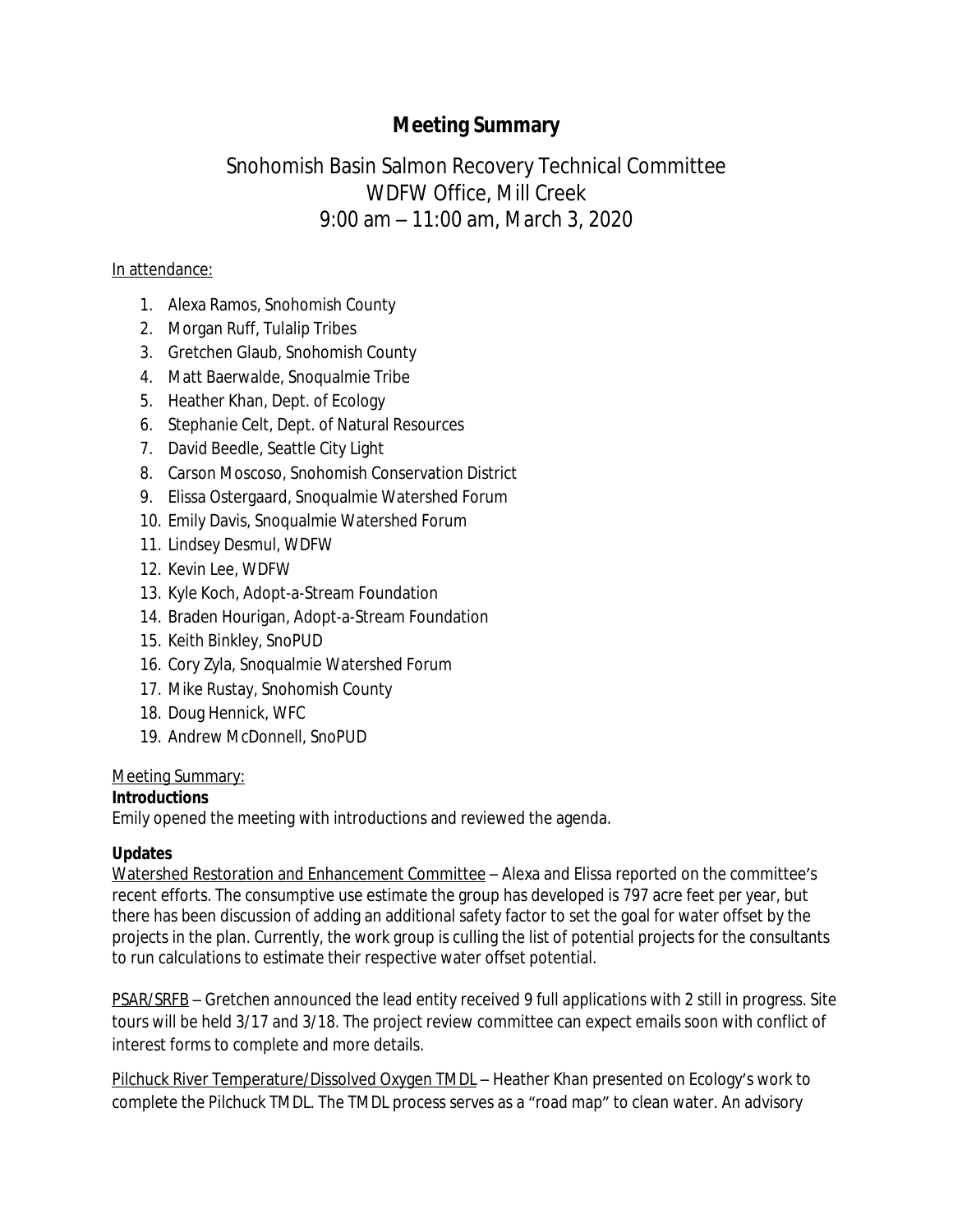group functions to gain stakeholder input on the draft. Then a 30 day comment period is held and feedback is included as an appendix in the plan. From there the plan is sent to EPA for approval (the timeline is looking like end of July/early August). Once approved, the focus shifts from planning to implementation and effectiveness monitoring.

Ecology conducts water quality assessments every 2 years to inform the water quality standards. A modeling exercise was conducted to form recommendations in the plan which included planting trees/wide riparian buffers and cold water refuges among other actions.

Committee members suggested the incorporation of a recommendation in the plan to take a closer look at the irrigation in the basin since some property owners may be exceeding the half-acre limit which suggests a need for better enforcement. It was also suggested that messaging is clear around the plan's recommendation involving "imported water". There should be care taken to not inadvertently advocate for draining the Sultan to hook up new developments in the Pilchuck.

#### Roundtable Updates

Mike announced that estuary sampling season has started. There will be a doodle poll sent out soon for volunteer sign-up.

Gretchen reminded the group about the Feb. 2019 joint LIO-LE meeting focused on local water quality issues. Conversations have been ongoing with Sandy regarding the PBDE hotspots near the City of Everett WWTP. Gretchen, Mike, Jim Miller, Lucas Hall, Sandy and others met yesterday. They are working with the city on recommendations to address the PBDE issue. There has been talk about pumping more discharge into the ground instead of surface. They are monitoring the influent and effluent to learn more about the PBDE source. Unfortunately, using technology to filter out the PBDEs would be very costly, is not legally required, and would require a type of purification used for drinking water.

Morgan reported that the Pilchuck Dam project is out to bid. Construction is starting. Additional outreach and a celebration for the community is being planned. Also, a contract has been secured for the Lochsloy Dam project discussions.

The SLS Integration Team is continuing work to implement multibenefit FFF priorities for integrated project development and planning.

WDFW has contract funding for the NOAA lifecycle model on Snohomish fish populations. Phase I is funded and Morgan is working to find funding for Phase II.

Elissa reported that the next Snoqualmie Watershed Forum will be held 3/13 at Snoqualmie City Hall. Josh Kubo will be presenting on yearling Chinook and Andrea Mojzak will be presenting on the Hafner-Barfuse project.

Lindsey announced that WDFW is partnering with TNC to hold a live showing of the LifeBlood film on 3/23 at 5:30 pm. Some of the featured speakers from the film will be in attendance. Also, the RFP for a facilitator for the Ebey Island planning project is out.

Stephanie Celt reported that DNR is working to compile a list of already identified projects in the basin that are important for recovery. The team is using HWS as a starting place, but will want feedback on a prioritization process. DNR has helped Tulalip Tribes get WCC crew help to remove invasives.